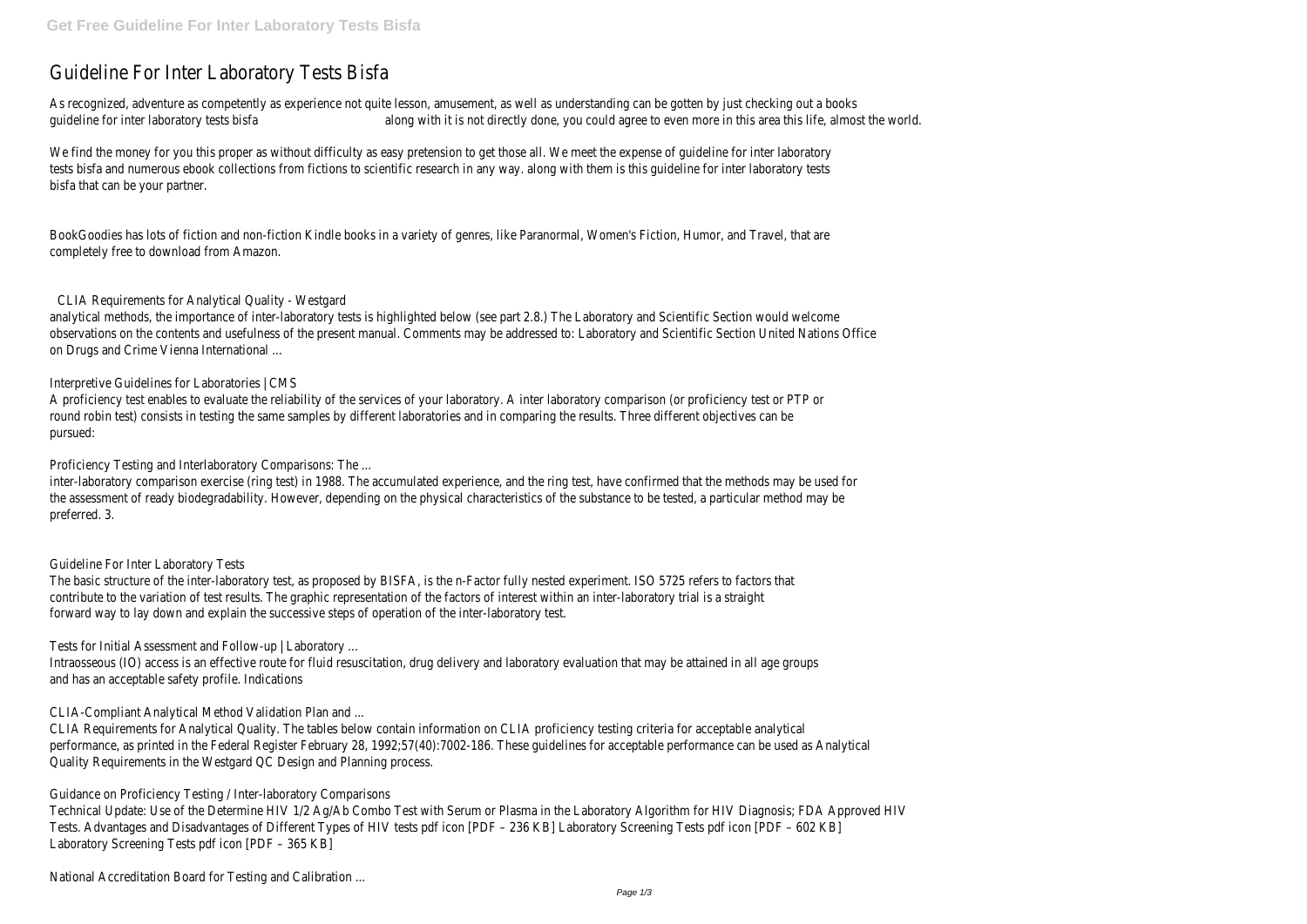testing/inter-laboratory comparison requirements. This document is intended to give ACLASS customers, assessors, and experts the necessary understanding of proficiency testing/inter-laboratory comparisons in order to achieve and/or maintain accreditation to ISO/IEC 17025.

Developing a Proficiency Testing Plan for your Laboratory

ICH Harmonised Tripartite Guideline 1. INTRODUCTION This document presents a discussion of the characteristics for consideration during the validation of the analytical procedures included as part of registration applications submitted within the EC, Japan and USA. This document does not necessarily seek to cover the testing

Q 2 (R1) Validation of Analytical Procedures: Text and ...

NABL. National Accreditation Board for Testing & Calibration Laboratories (NABL) provides accreditation to Conformity Assessment Bodies (Laboratories).NABL Schemes include Accreditation (Recognition) of Technical competence of testing, calibration, medical testing laboratories, Proficiency testing providers (PTP) & Reference Material Producers (RMP) for a specific scope following ISO/IEC 17025 ...

Survey Procedures and Interpretive Guidelines for Laboratories and Laboratory Services Refer to the related links section for the State Operations Manual Appendix C - Survey Procedures and Interpretive Guidelines for Laboratories and Laboratory Services (som107ap c lab).

Guidelines for Laboratory Accreditation according to EN ...

Quality Assurance Guidelines for Testing Using Rapid HIV Antibody Tests Waived Under the Clinical Laboratory Improvement Amendments of 1988 U.S. Department of Health and Human Services Centers for Disease Control and Prevention 2007 Use of trade names and commercial sources is for identification only and does not imply endorsement by

# Laboratory Tests | HIV Testing | HIV/AIDS | CDC

This Guideline refers to procedures required for Accreditation of Medical / Clinical Laboratories that apply, either approved standardized methods (CE IVD), which require verification by the Lab, or laboratory-developed tests (LDTs or else in-house methods) and modified approved methods, which require analytical validation and ... Intermediate ...

### GUIDELINE FOR INTER-LABORATORY TESTS - BISFA

Clinical Practice Guidelines : Intraosseous access

The LRN-C uses laboratory-developed tests (LDTs) to analyze clinical specimens for toxic substances identified as possessing high risk and consequence to the public health. CLIA'88

Quality Assurance Guidelines for Testing Using Rapid HIV ...

Proficiency testing and external quality assessment programs provide a formal mechanism for comparing inter-laboratory test performance and can help to identify analytical and interpretive errors and problems with QC, instrument calibration and assay design. Laboratories are encouraged to subscribe when such programs are available.

# What is an inter laboratory comparison

According to ISO Guide 43, Proficiency Testing is a formal exercise managed by a coordinating body which includes a standard or reference laboratory. The results are issued in a formal report that clearly provides the En and Z score. Furthermore, ISO Guide 43 describes an inter-laboratory...

Guidance for the Validation of Analytical Methodology and ...

In general, the date of service (DOS) for clinical diagnostic laboratory tests is the date of specimen collection unless the physician orders the test at least 14 days following the patient's discharge from the hospital. When the "14-day rule" applies, the DOS is the date the test is performed, instead of the date of specimen collection.

# Laboratory Work Guideline Water Quality Test - Inter Aide

Laboratory Testing for Initial Assessment and Monitoring of Patients with HIV Receiving Antiretroviral Therapy The information in the brief version is excerpted directly from the full-text guidelines. The brief version is a compilation of the tables and boxed recommendations.